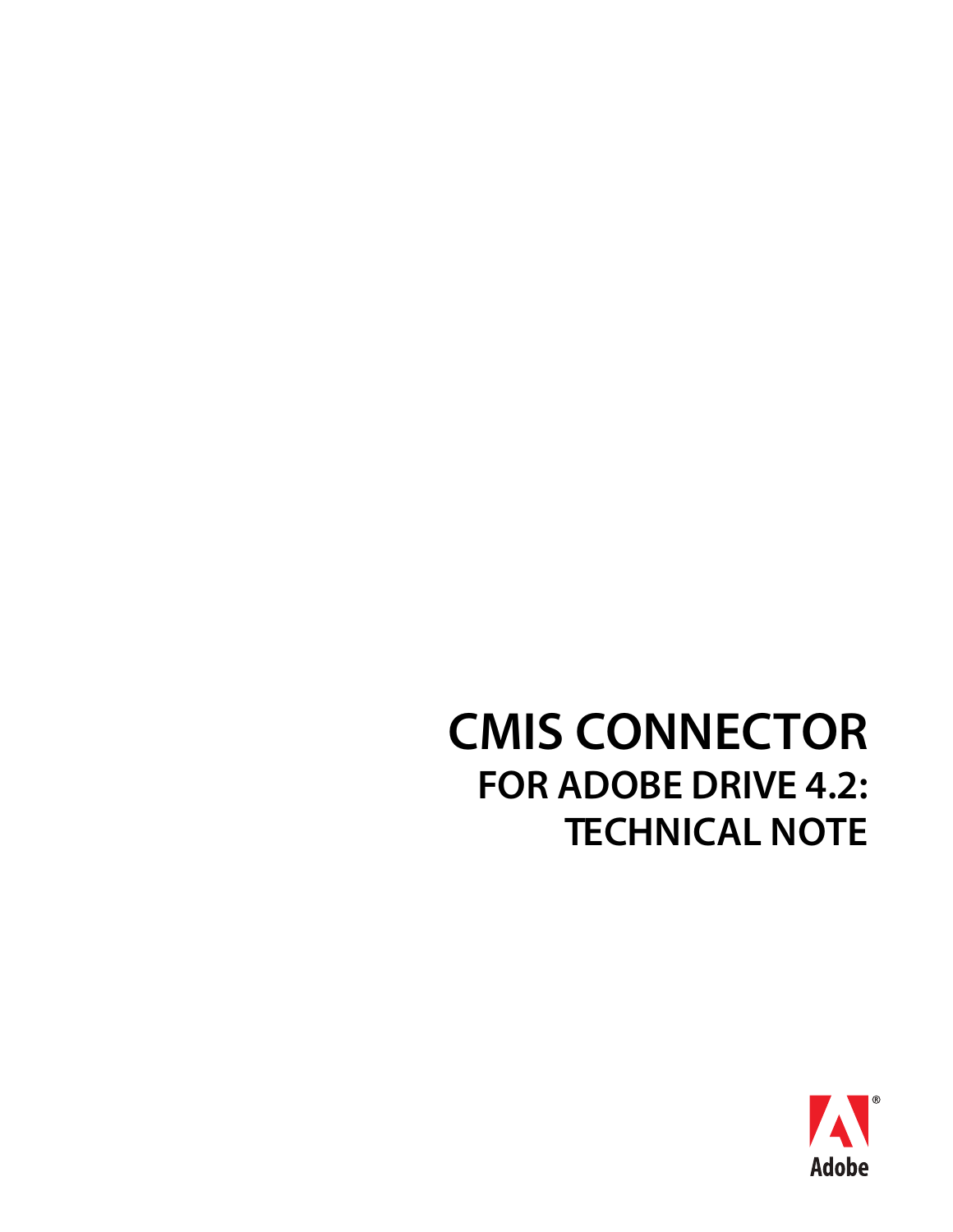#### © 2013 Adobe Systems Incorporated. All rights reserved.

#### Technical Note: CMIS Connector for Adobe Drive 4.2

Adobe, the Adobe logo, Creative Suite, Illustrator, InDesign, and Photoshop are either registered trademarks or trademarks of Adobe Systems Inc. in the United States and/or other countries. Microsoft and Windows are registered trademarks or trademarks of Microsoft Corporation in the United States and/or other countries. Apple, Mac OS, and Macintosh are trademarks of Apple Computer, Inc., registered in the United States and other countries. Java and Sun are trademarks or registered trademarks of Oracle Corporation, in the United States and other countries. All other trademarks are the property of their respective owners.

The information in this document is furnished for informational use only, is subject to change without notice, and should not be construed as a commitment by Adobe Systems Inc. Adobe Systems Inc. assumes no responsibility or liability for any errors or inaccuracies that may appear in this document. The software described in this document is furnished under license and may only be used or copied in accordance with the terms of such license.

Adobe Systems Inc., 345 Park Avenue, San Jose, California 95110, USA.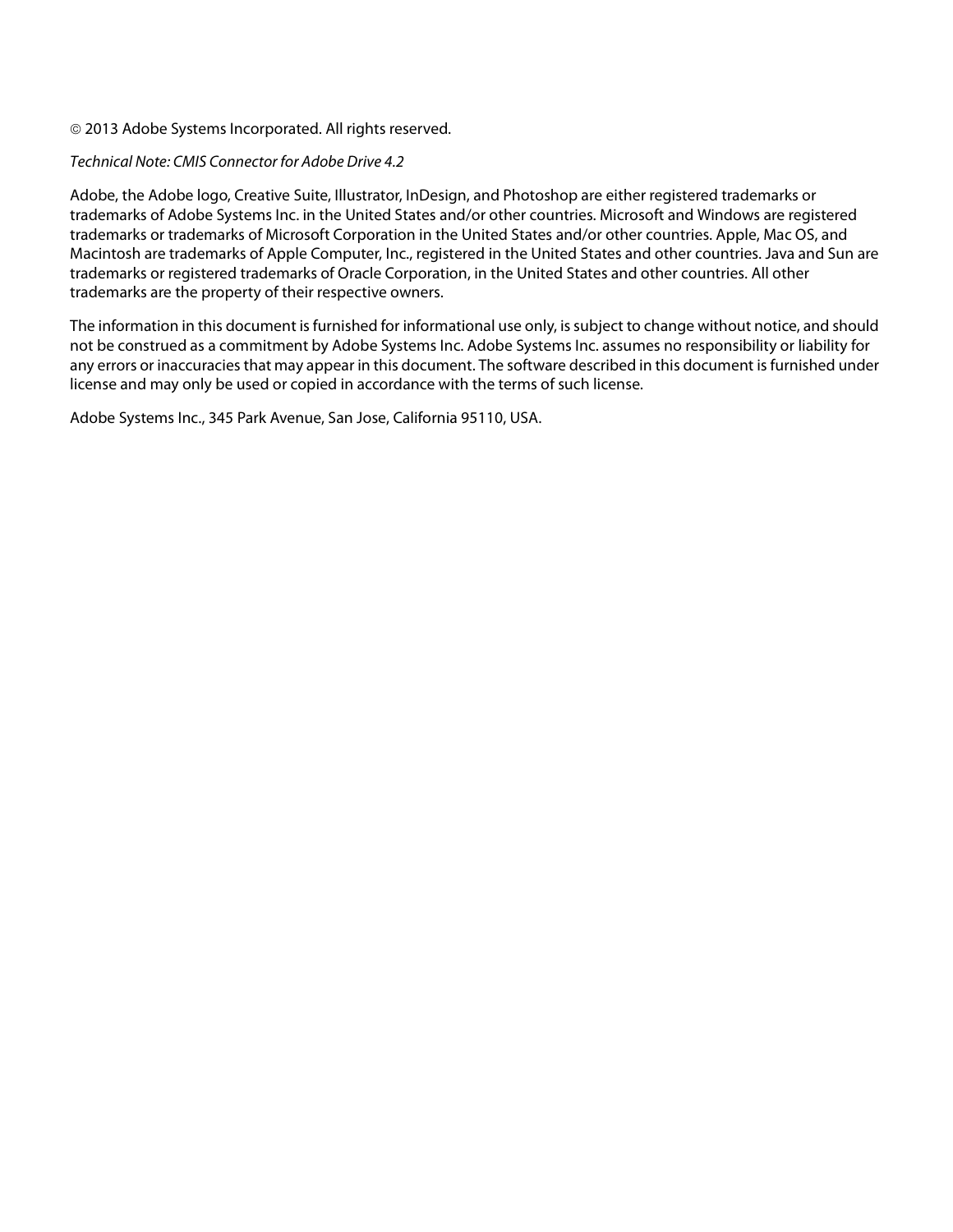# **Contents**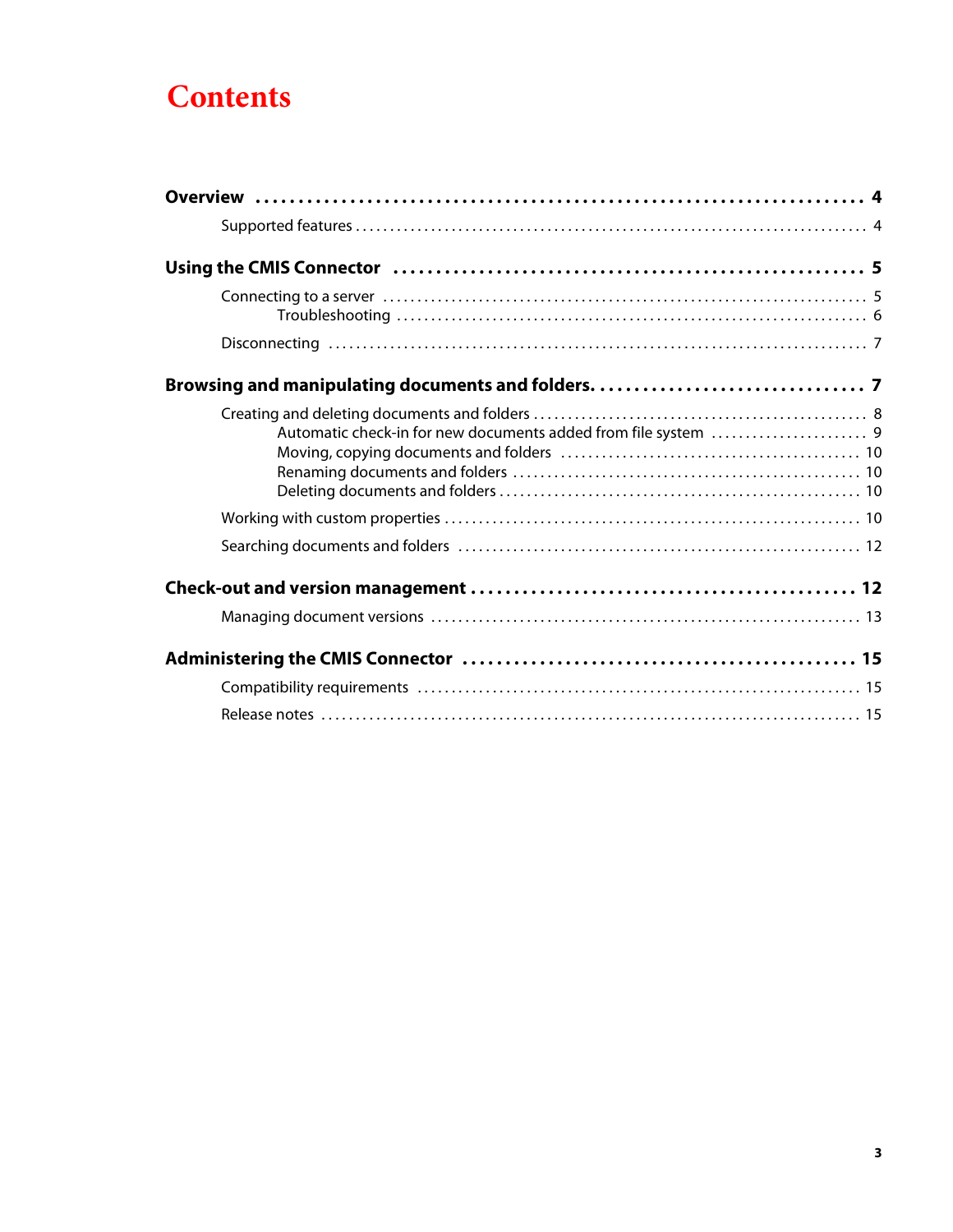# **CMIS Connector for Adobe® Drive 4.2**

# **Overview**

Adobe Drive 4.2 enables you to connect Creative Suite® 6 to Digital Asset Management (DAM) servers. The connected servers appear in your computer as a mounted hard drive or mapped network drive. Once connected, you can access server files through Windows Explorer or Mac OS Finder, as well as the platform-specific file-access dialogs, and directly through the UI of integrated applications.

Adobe Drive 4.2 is extensible; an SDK allows partners and third parties to create *connectors* for particular asset management systems.

Adobe provides some ready-made connectors. The CMIS Connector enables basic access to servers that implement the Content Management Interoperability Services (CMIS) specification. CMIS is a standard for improving interoperability between Digital Asset Management servers. It specifies a domain model, plus a set of services and protocol bindings for web services (SOAP) and AtomPub. See [http://en.wikipedia.org/wiki/Content\\_Management\\_Interoperability\\_Services.](http://en.wikipedia.org/wiki/Content_Management_Interoperability_Services)

### <span id="page-3-0"></span>**Supported features**

The CMIS Connector allows you to connect to any server that supports the OASIS [CMIS 1.0 Specification,](http://www.oasis-open.org/committees/tc_home.php?wg_abbrev=cmis) such as Alfresco Community Edition 4.2 and IBM FileNet P8. Check with your vendor to see if they have a CMIS-compliant version of the particular server you want to work with.

The connector supports these features:

- ▶ Connecting to and disconnecting from a server
- $\blacktriangleright$  Browsing documents and folders.
- ▶ Creating and deleting documents and folders
- Moving and copying documents and folders
- ▶ Checking documents out and in
- Managing document versions
- Searching documents
- Viewing, editing, and searching XMP metadata in Adobe Bridge

At this time, CMIS Connector does not support:

- $\triangleright$  Thumbnails and preview icons in Adobe Bridge
- $\triangleright$  Thumbnails in the Show Versions dialog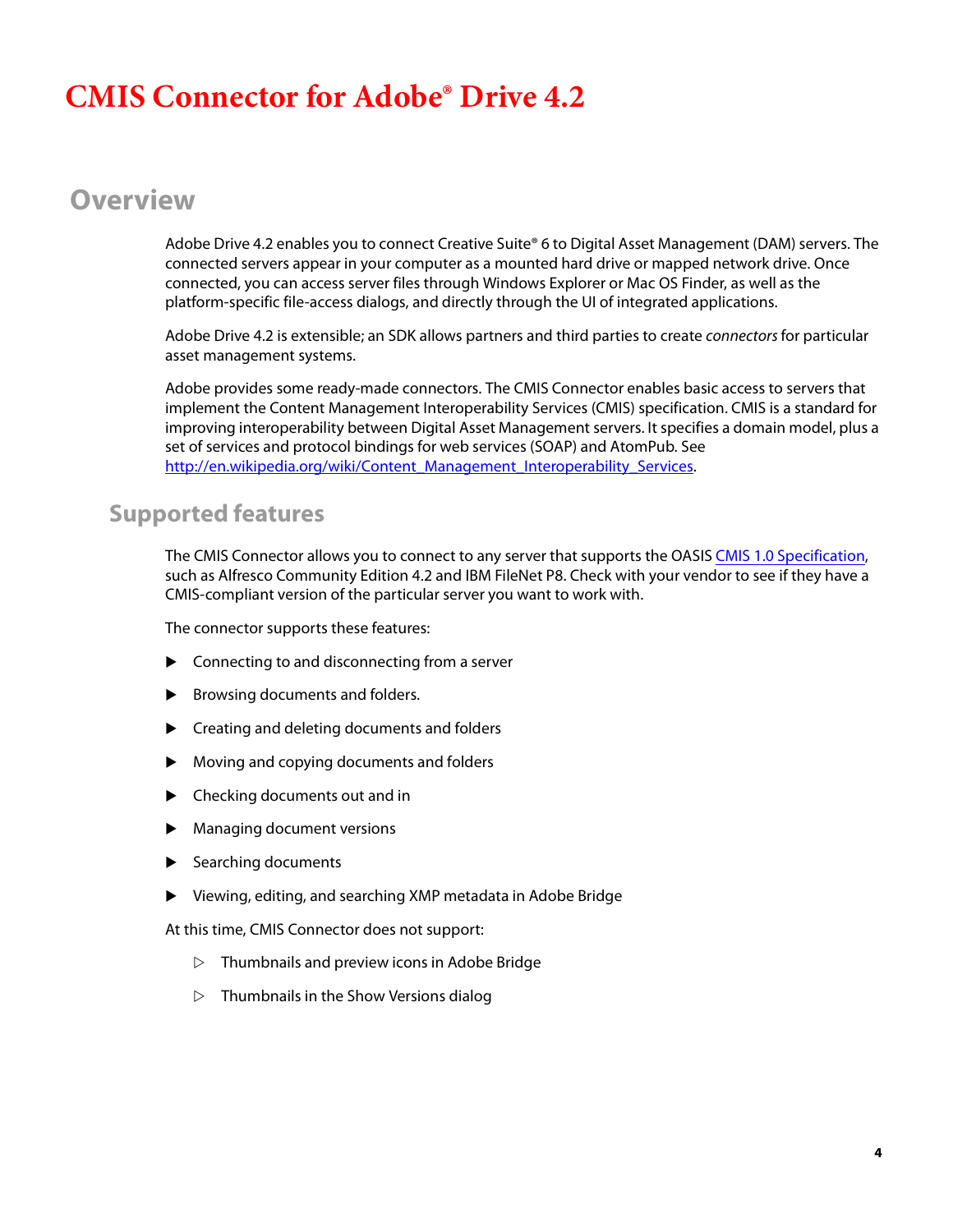# <span id="page-4-0"></span>**Using the CMIS Connector**

Before connecting, you must obtain the server URL for the CMIS AtomPub Service from the administrator of your CMIS server, as well as a valid user ID and password. This document uses the Alfresco CMIS server as an example. CMIS is an open standard; you can use other CMIS server implementations. For information on how to set up and configure the server, refer to your server's documentation.

Use these URLs for access to Alfresco CMIS servers:

**WEB USER INTERFACE URL:** http://hostname:port[/alfresco](http://hostname:port/alfresco)

Use in a web browser to access the user interface of the CMIS server.

**CMIS ATOMPUB SERVICE URL:** http://hostname:port[/alfresco/service/cmis](http://hostname:port/alfresco/service/cmis)

Use in a web browser to test whether the server is responding.

**SERVER URL:** scheme://hostname:port[/alfresco/service/cmis](scheme://hostname:port/alfresco/service/cmis)

Use to connect from Adobe Drive 4.2. It is the same as the CMIS AtomPub Service URL, except that the HTTP protocol is replaced by the optional scheme element, which can be cmis, http, or https.

If you specify http or https, the CMIS connector connects using only the specified scheme. If you use cmis or omit the scheme specification, the CMIS connector tries HTTPS first, then HTTP. When connecting to CMIS servers with different security settings, you must specify the correct scheme in order to establish the connection.

These are the URLs shown in the examples here; if you are using a different vendor or installation, your URLs will be different. You must also replace the user ID and password shown in the samples with ones that are valid for your server.

#### <span id="page-4-1"></span>**Connecting to a server**

To connect to a CMIS server:

- 1. Start the Adobe Drive application.
	- $\triangleright$  In Windows Explorer, right-click a folder, a file, or your desktop, and choose **Adobe Drive 4 > Connect To** from the context menu.
	- $\triangleright$  In Mac OS, CTRL-click a folder or file in Finder or your desktop, and choose **More > Adobe Drive 4 > Connect To** from the context menu.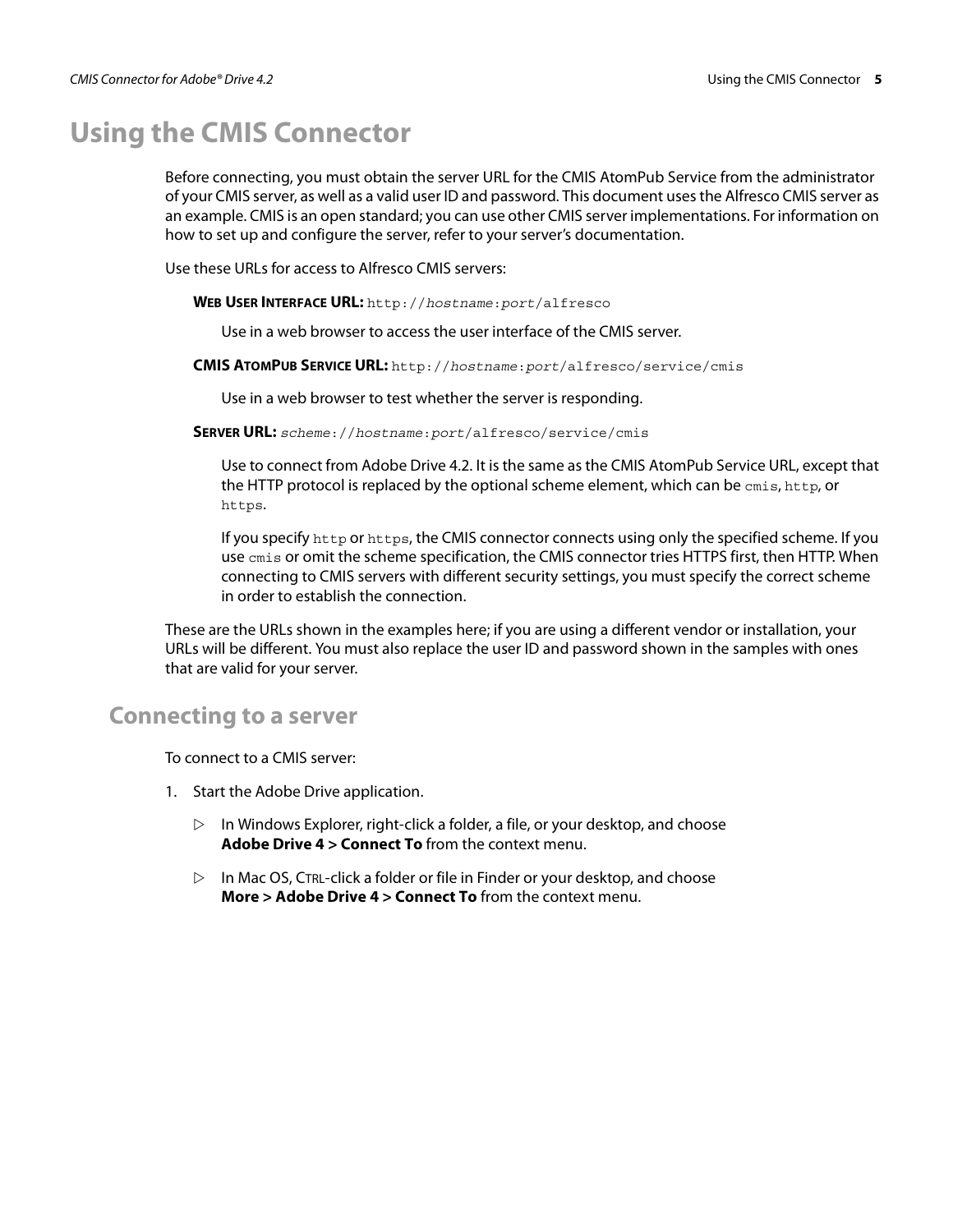

- 2. Click **Add Drive**.
- 3. If you have the name of a preset server, click it to display the Server URL. Otherwise enter the Server URL manually.
- 4. Enter your connection details. For example:

```
Server URL: cmis://localhost:8080/alfresco/service/cmis
Name: MyUserName
Password: xxxxx
Display Name: Alfresco
```
- 5. Click **Connect**.
- 6. Check that the server has been mounted in the file browser:
	- $\triangleright$  In Windows Explorer, it should be under My Computer.
	- $\triangleright$  In Mac OS Finder, it should be under Devices.

#### <span id="page-5-0"></span>**Troubleshooting**

If connection fails, open a web browser and test whether the server is available using the CMIS AtomPub Service URL. For example, if you enter <http://localhost:8080/alfresco/service/cmis> and authenticate with your credentials, you should receive an AtomPub service XML document such as this in response: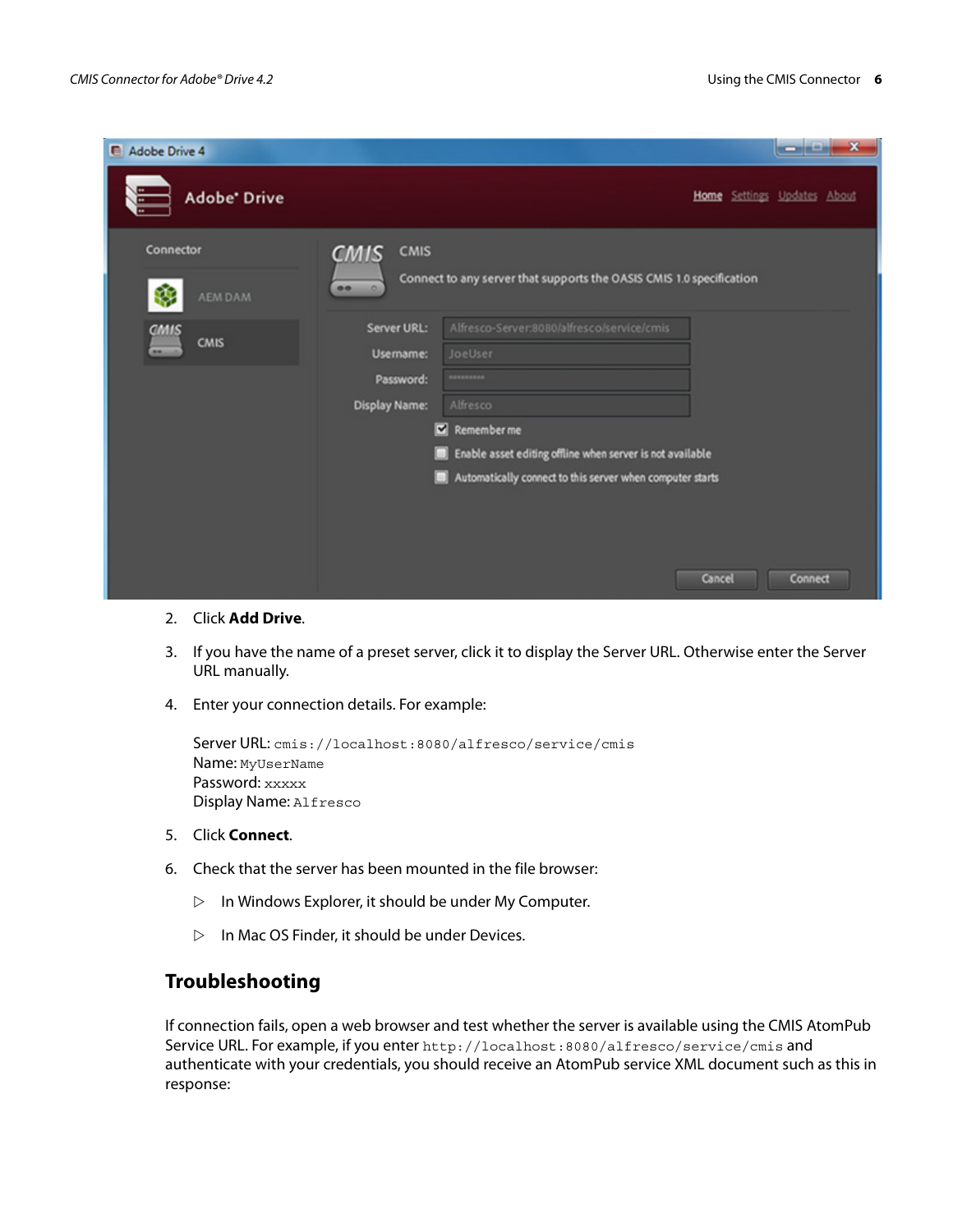```
<?xml version="1.0" encoding="utf-8"?> 
<service xmlns="http://www.w3.org/2007/app" xmlns:atom="http://www.w3.org/2005/Atom"
   xmlns:cmisra="http://docs.oasis-open.org/ns/cmis/restatom/200908/"
   xmlns:cmis="http://docs.oasis-open.org/ns/cmis/core/200908/"
   xmlns:alf="http://www.alfresco.org">
   <workspace>
      <atom:title>Main Repository</atom:title>
      <collection href="http://localhost:8080/alfresco/service/cmis/s/
          workspace:SpacesStore/i/06b11ba3-4878-4caa-92fe-d68846d3f48c/children"> 
          <atom:title>root collection</atom:title> 
          <cmisra:collectionType>root</cmisra:collectionType>
      </collection> 
...
```
If you receive no response or an empty response, it is likely that your server is not available or your credentials are incorrect.

### <span id="page-6-0"></span>**Disconnecting**

- **In Windows Explorer:** Right-click the CMIS drive and choose Disconnect from the context menu.
- **In Mac OS Finder:** CTRL-click the CMIS drive device and choose Eject from the context menu.
- **In Adobe Bridge:** Select Adobe Drive in the Favorites panel. Right-click (in Windows) or CTRL-click (in Mac OS) the CMIS drive and choose Disconnect from the context menu.
- **In Adobe Drive 4.2:** Select the server to be disconnected from Recent Connections and click Disconnect.

# <span id="page-6-1"></span>**Browsing and manipulating documents and folders.**

Once you are connected, Adobe Drive 4.2 presents documents and folders from your CMIS server in a network drive on your computer. You can view the server's files in Windows Explorer or Mac OS Finder. You can also access these files in Open, Save As, and other file management dialog boxes.

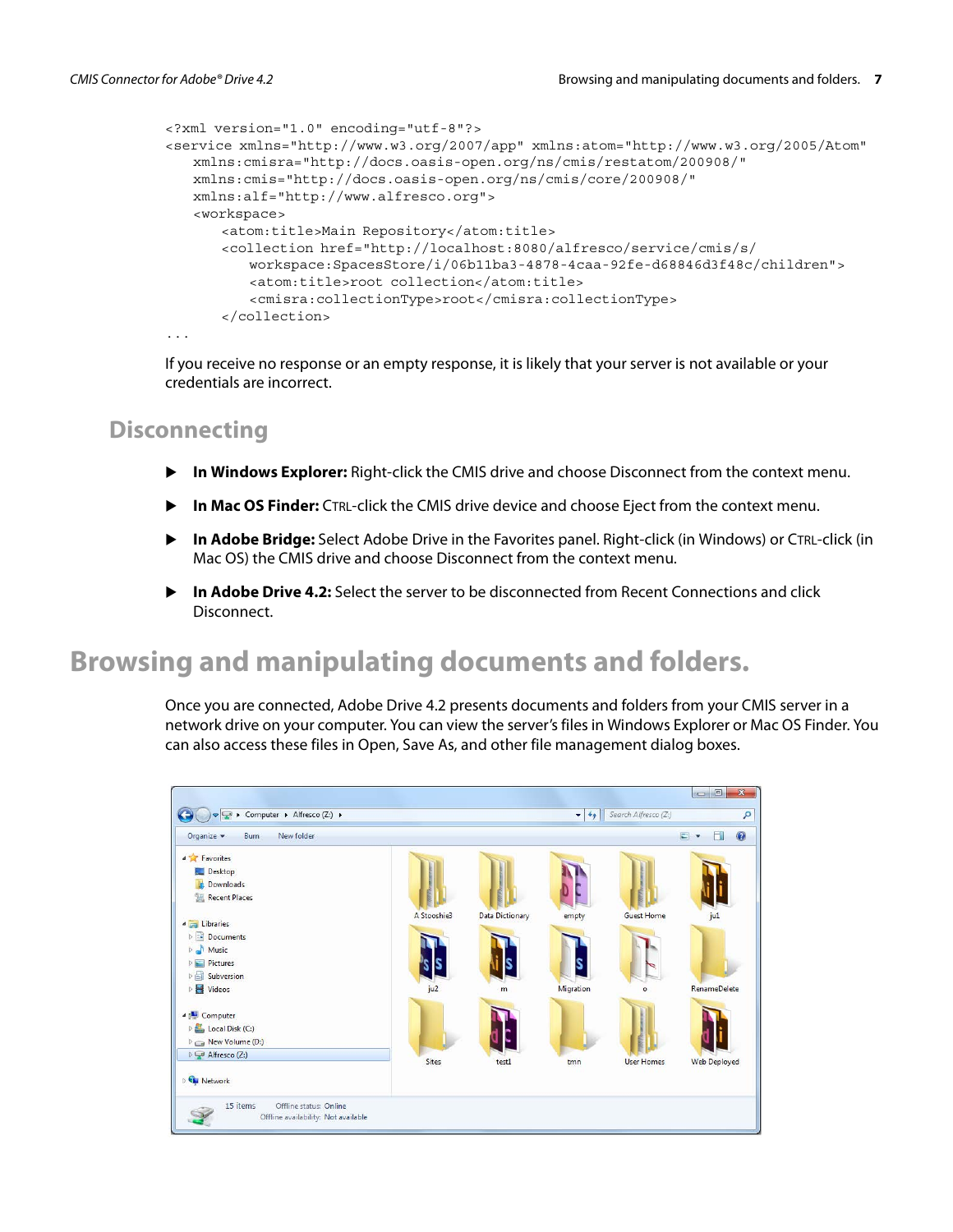You can also use the UI for your CMIS server to view and manipulate documents and folder. For example, an Alfresco server presents content contained in the Company Home space:



# <span id="page-7-0"></span>**Creating and deleting documents and folders**

CS6 applications Adobe Photoshop® , Adobe Illustrator® , Adobe InDesign® , and Adobe InCopy® allow you to check in documents directly to the CMIS server. In other applications you must save your document to the CMIS drive and use Windows Explorer, Mac OS Finder or Adobe Bridge CS6 to manually check in the file.

You can create new folders using Windows Explorer, Mac OS Finder or Adobe Bridge CS6, or using the Open, Save As, and other file management dialog boxes in an application.

You cannot create documents or folders at the root of the drive; you must save any new content under a folder in the root that already exists on the server. If you need to create new folders at the root location, you must use the UI provided by your CMIS server.

For example, to create a new document in the CMIS server from Photoshop:

- 1. Create a new document in Photoshop.
- 2. Choose **File > Check In**.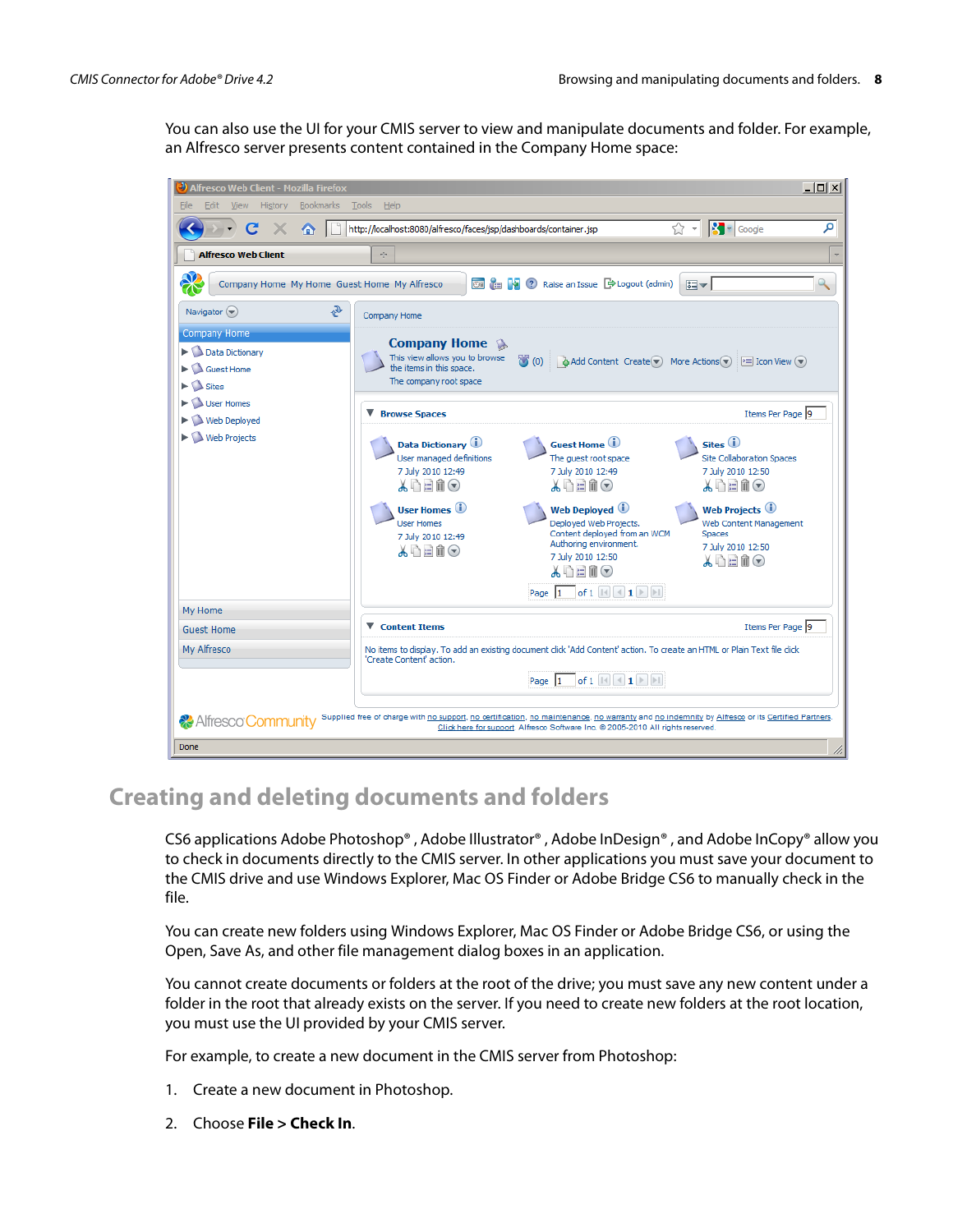3. In the Save As dialog, navigate to the folder on the CMIS drive where you want to save the document.

| Save in:             | CMIS (Z:)<br>$\Box$     | $O 1$ $1$ $1$     |                    |
|----------------------|-------------------------|-------------------|--------------------|
|                      | Name                    | Date modified     | Type               |
| <b>Recent Places</b> | Data Dictionary         | 1/14/2013 1:43 PM | <b>File folder</b> |
|                      | <b>Guest Home</b>       | 1/14/2013 1:43 PM | <b>File folder</b> |
|                      | <b>Imap Attachments</b> | 1/14/2013 1:44 PM | <b>File folder</b> |
|                      | <b>Sites</b>            | 1/14/2013 1:44 PM | <b>File folder</b> |
| Desktop              | <b>User Homes</b>       | 1/14/2013 3:25 PM | <b>File folder</b> |

4. Enter a check-in comment when prompted, and click **OK**.

| Check In of "MyGreatImage.psd" |        |    |
|--------------------------------|--------|----|
| Version 1 comment:             |        |    |
| Changed background to red.     |        |    |
|                                | Cancel | OK |

Photoshop, Illustrator, and InDesign display the file status in a status bar when you view or edit documents. Once the document is saved to the server, the file status changes to Up-to-Date.



#### <span id="page-8-0"></span>**Automatic check-in for new documents added from file system**

The Settings dialog includes the option "Enable automatic check-in for files added from Finder or Explorer". This option is selected by default; you can use the Settings dialog to add a default check-in comment.

If you do not disable the feature in the Settings dialog, new files that you create on a connected drive using Mac OS Finder or Windows Explorer are automatically checked in with the default comment.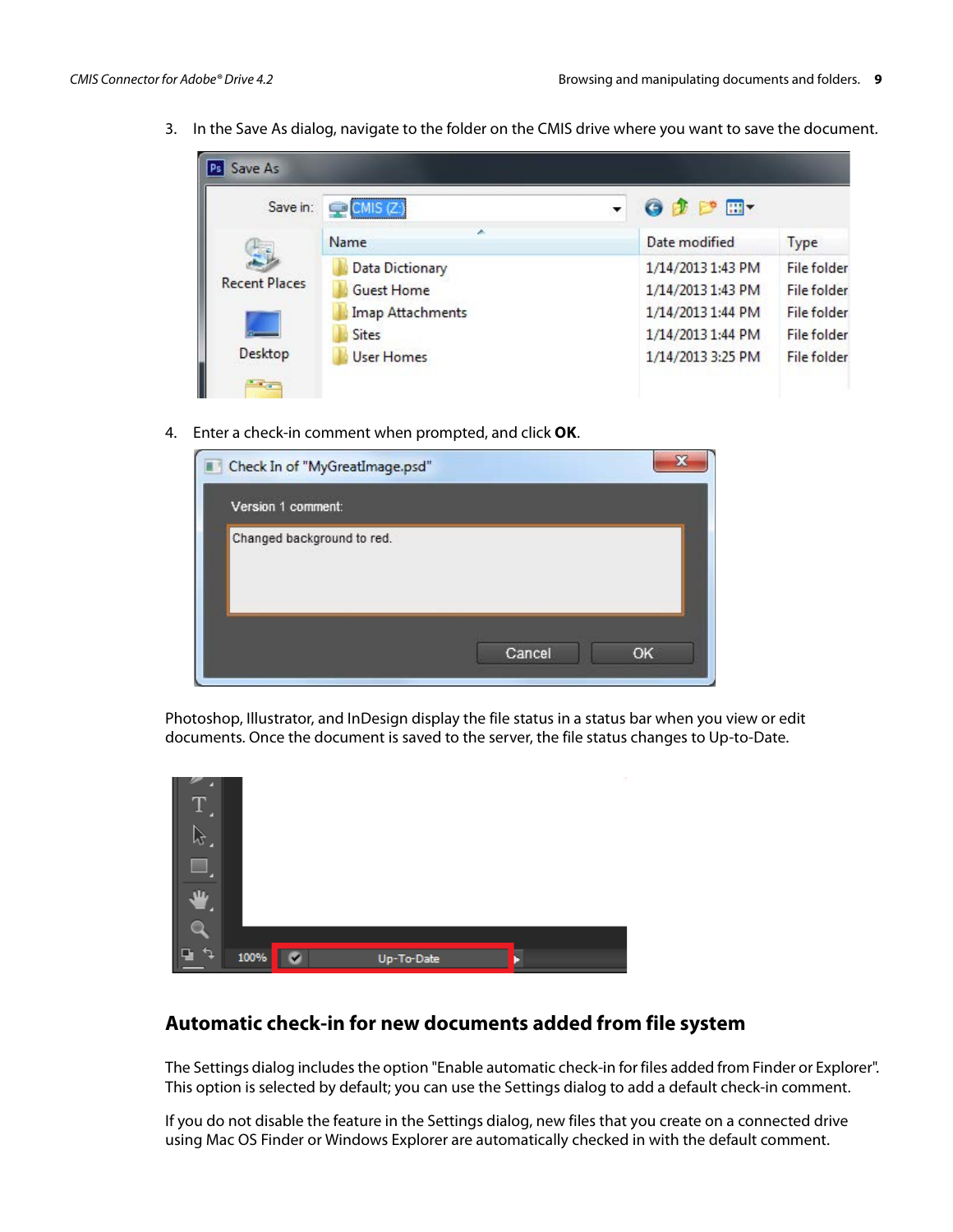Automatic check-in is not available for files added through Adobe Bridge, Adobe Photoshop, or Adobe InDesign or InCopy.

#### <span id="page-9-0"></span>**Moving, copying documents and folders**

To move or copy documents or folders on the CMIS server:

#### **In Adobe Bridge:**

- Invoke the context menu (right-click in Windows or CTRL-click in Mac OS) for the document or folder.
- Choose **Move To** or **Copy To** from the context menu, then choose the destination folder.
	- $\triangleright$  Documents moved or copied in this way are automatically checked in.

#### **In Windows Explorer or Mac OS Finder:**

- Drag a document or folder to move it to a different location.
- CTRL-drag (in Windows) or OPTION-drag (in Mac OS) to copy to a new location.
	- $\triangleright$  If you move a document from the desktop to a CMIS drive this way, or copy any document to a new location, you must check it in explicitly.
	- $\triangleright$  You cannot move or copy documents or folders to the root of a CMIS drive.

#### <span id="page-9-1"></span>**Renaming documents and folders**

In Adobe Bridge, Mac OS Finder or Windows Explorer, invoke the context menu (right-click in Windows or CTRL-click in Mac OS) for the document or folder, and choose **Rename**.

You cannot rename documents or folders in the root of a CMIS drive.

#### <span id="page-9-2"></span>**Deleting documents and folders**

- In Adobe Bridge, Mac OS Finder or Windows Explorer, invoke the context menu (right-click in Windows or CTRL-click in Mac OS) for the document or folder, and choose **Delete**.
- You cannot rename documents or folders in the root of a CMIS drive.
- Deletion from a CMIS server is permanent; deleted files cannot be restored. The **Tools > Adobe Drive > Project Trash** option in Adobe Bridge, Recycle Bin in Windows, and Trash in Mac OS are not supported.

### <span id="page-9-3"></span>**Working with custom properties**

In Adobe Drive 4.2, the properties of a document object other than those inherited from the cmis:document type are called custom properties.

You can view and edit the custom properties in Adobe Bridge through the CMIS Connector. Right-click the document and choose Custom Properties from the context menu to show the Custom Properties dialog.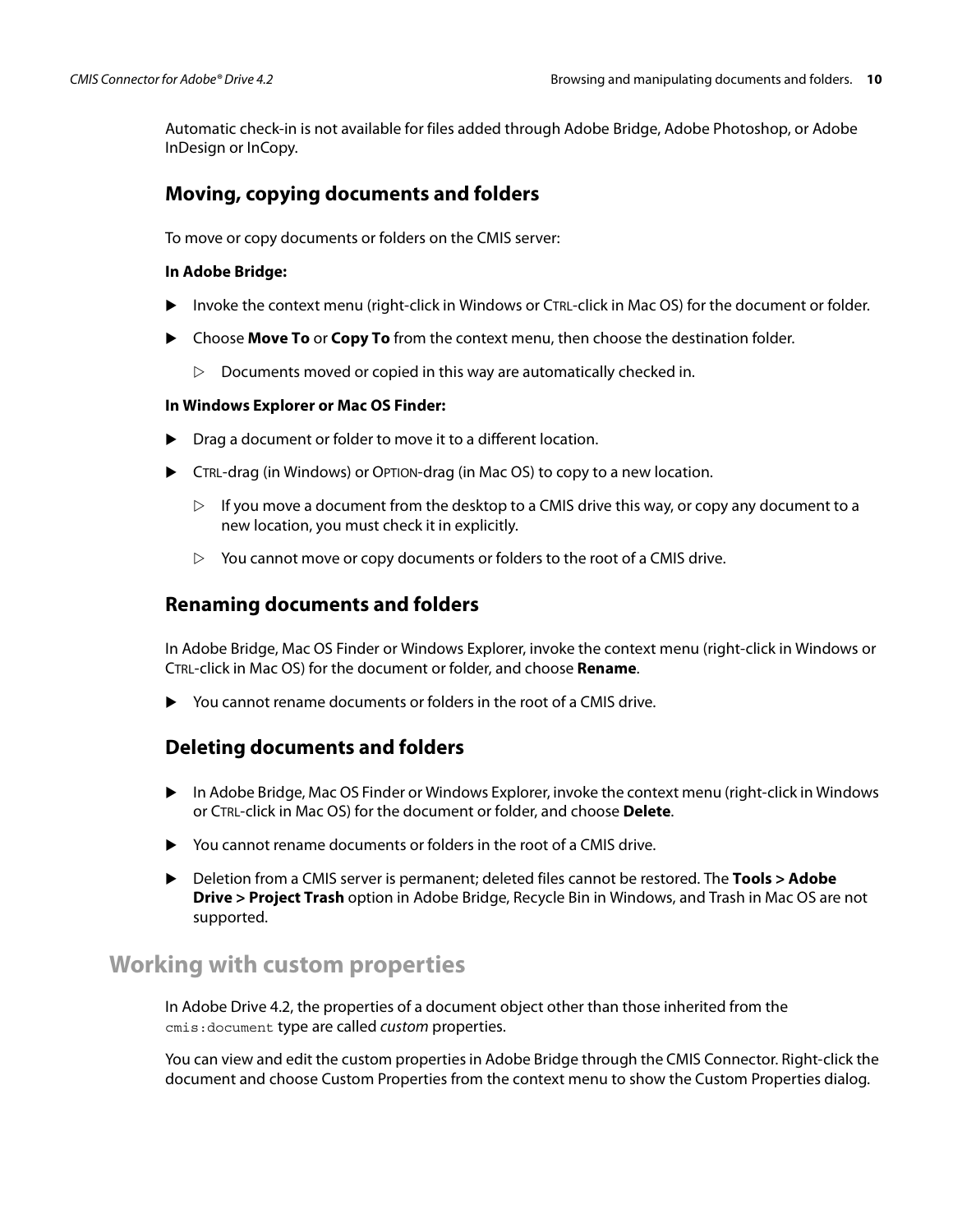| Name     | Add                 |
|----------|---------------------|
| Value    | Delete              |
|          |                     |
| Name     | Value               |
| creator  | Smith               |
| customer | Digital Arts Inc.   |
| version  | 1.0.3               |
|          |                     |
|          |                     |
|          |                     |
|          |                     |
|          |                     |
|          |                     |
|          |                     |
|          |                     |
|          |                     |
|          | Cancel<br><b>OK</b> |

Use this dialog to view and edit all available custom properties, both single-valued and multi-valued. Double click a property to view the definition. Valid property value types are String, Integer, and Boolean.

You cannot use this dialog to add or delete properties.

You can also view custom properties in the Adobe Bridge Inspector panel, if you enable this preference:

| Preferences                                                              |                                                                                                                |  |  |  |
|--------------------------------------------------------------------------|----------------------------------------------------------------------------------------------------------------|--|--|--|
| General<br>Thumbnails<br>Playback                                        | Inspector<br>Display these items in the Inspector panel:                                                       |  |  |  |
| Metadata<br>Keywords<br>Labels<br><b>File Type Associations</b><br>Cache | Adobe Drive Server Panel<br>Adobe Drive Project Panel<br>Adobe Drive Asset Panel<br>Adobe Drive Versions Panel |  |  |  |
| Inspector<br><b>Startup Scripts</b><br>Advanced<br>Output                | Adobe Drive Custom Metadata Panel                                                                              |  |  |  |

The Inspector panel displays custom properties for selected assets. If more than one asset is selected, custom properties are displayed only for the first one.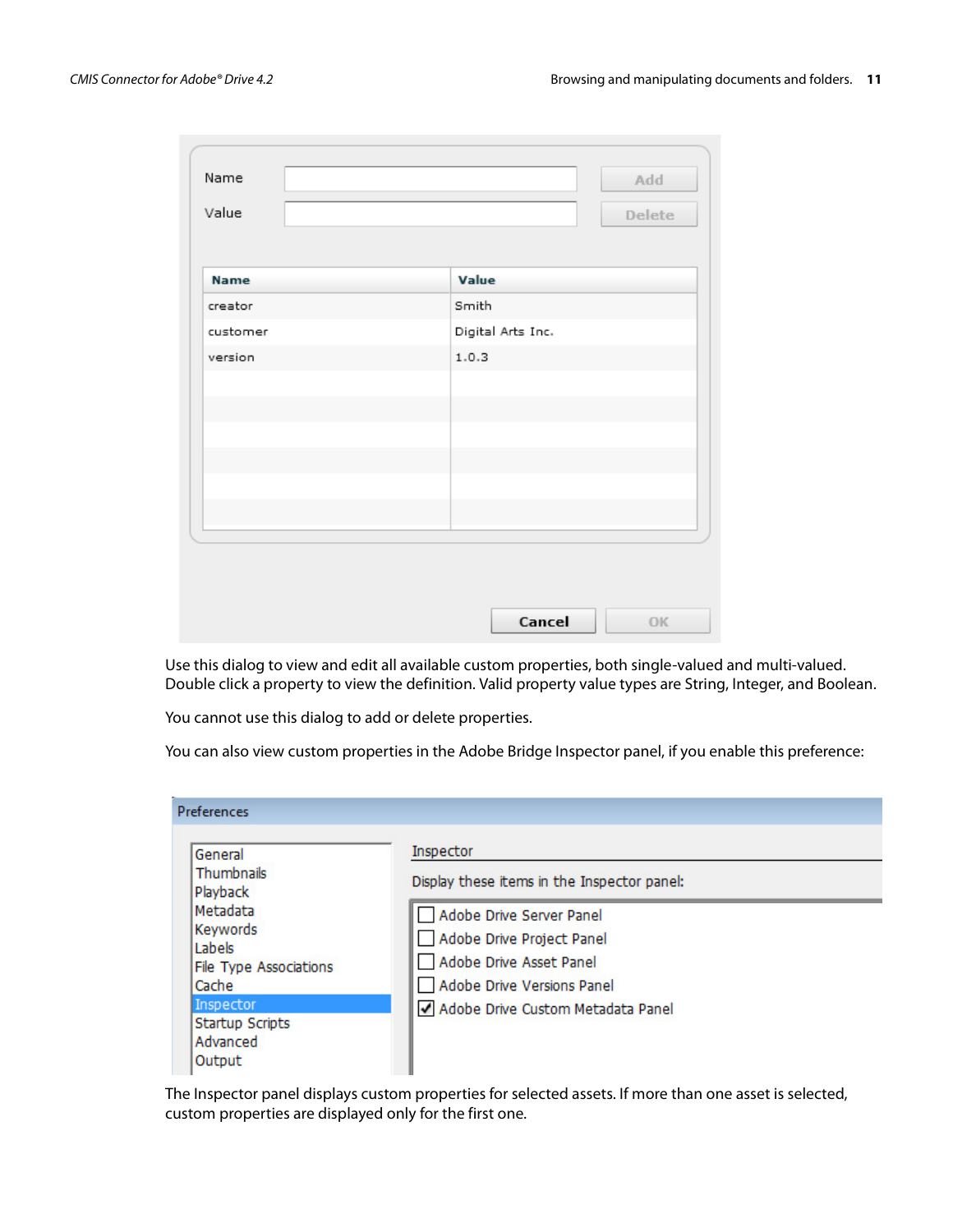| <b>INSPECTOR</b>                   | <b>FAVORITES</b>               | <b>FOLDERS</b> |  |  |
|------------------------------------|--------------------------------|----------------|--|--|
| 2.psd                              |                                |                |  |  |
| <b>Asset Info</b>                  |                                |                |  |  |
| Status: Up-To-Date                 |                                |                |  |  |
| Version: 2                         |                                |                |  |  |
|                                    | Saved By: System Administrator |                |  |  |
| <b>Disk Size: 167.70 KB</b>        |                                |                |  |  |
| <b>Modified:</b> 7/13/2011 1:51 PM |                                |                |  |  |
| In Project: Test                   |                                |                |  |  |
| On Server: GZHENG-XP1              |                                |                |  |  |
| Comment: Metadata edit             |                                |                |  |  |
| 2.psd                              |                                |                |  |  |
| <b>Custom Properties</b>           |                                |                |  |  |
| creator: Smith                     |                                |                |  |  |
| customer: Digital Arts Inc.        |                                |                |  |  |
| version: $1.0.3$                   |                                |                |  |  |
|                                    |                                |                |  |  |

### <span id="page-11-0"></span>**Searching documents and folders**

To search for a document or a folder on a CMIS server from Adobe Bridge:

- 1. Select Adobe Drive from the Favorites panel and open the folder in the CMIS drive you want to search.
- 2. Choose **Edit > Find.**
- 3. Choose search criteria by selecting options and limiters from the Criteria menus.
- 4. Enter search text in the box on the right. To add search criteria, click the plus sign (+). To remove search criteria, click the minus sign (-).

You can search using any custom properties that are searchable.

- 5. Choose an option from the Match menu to specify whether any or all criteria must be met.
- 6. Click **Find**.

The "Search includes all versions of a file" and "Search includes deleted files" options in the Find dialog are ignored.

# <span id="page-11-1"></span>**Check-out and version management**

Adobe Photoshop, Adobe Illustrator, and Adobe InDesign automatically check out a CMIS document when the first edit is made.

- Check the document in using the **File > Check In** menu.
- To cancel checkout, close the document and click **Don't Save** when prompted for whether changes should be saved.

In other applications, you must check out manually, modify and save the document and then check in manually.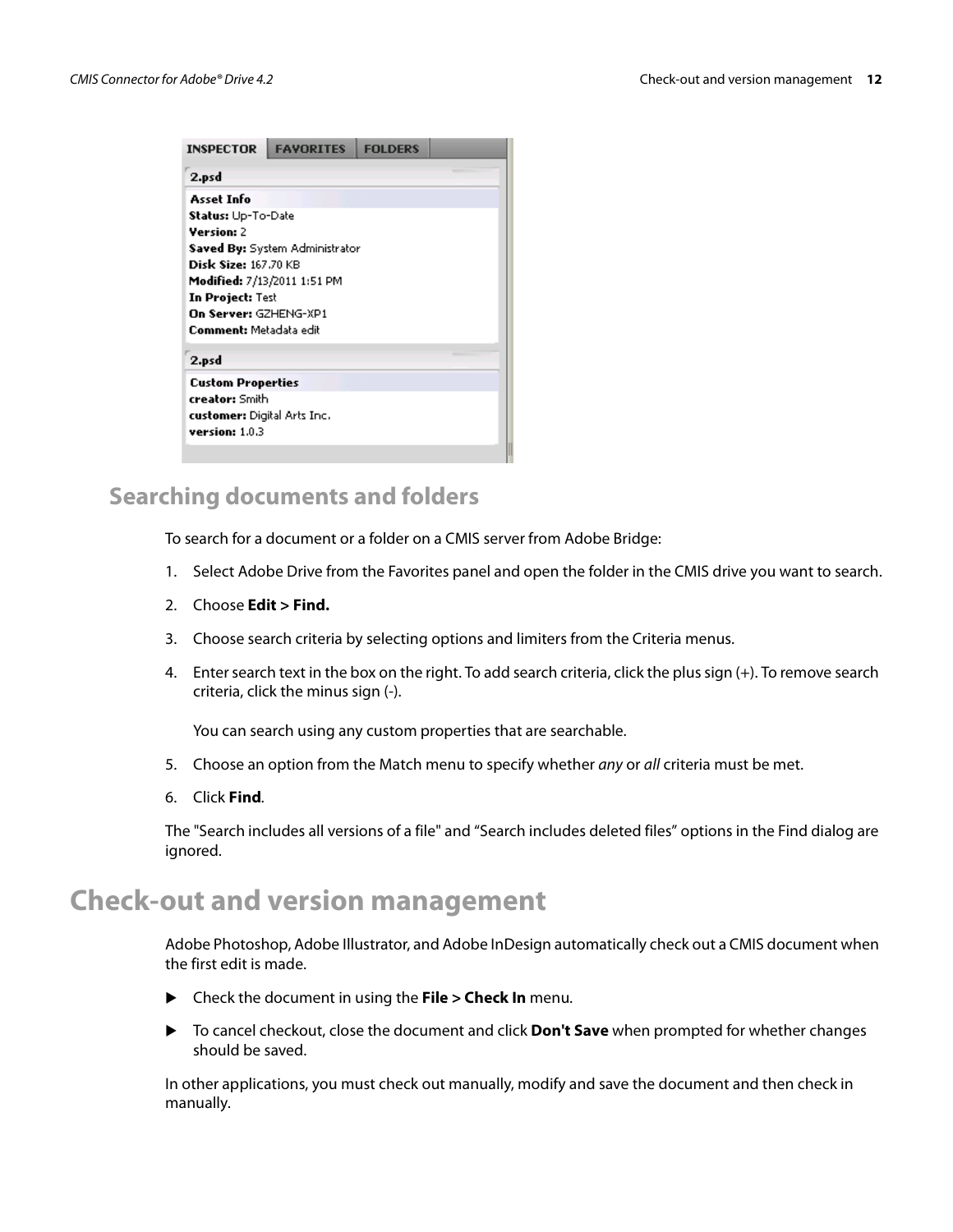In Mac OS Finder or Windows Explorer, invoke the context menu (right-click in Windows or CTRL-click in Mac OS) and choose the desired action from the **Adobe Drive 4** menu (**Check Out**, **Check In**, or **Cancel Check Out**).

### <span id="page-12-0"></span>**Managing document versions**

All documents created or modified via the CMIS Connector are versioned. Versions track changes to a document. Each version is a snapshot of the document at a particular point in time. When you check a document in, you create a new version of the document on the CMIS server.

 In Adobe Photoshop, Adobe Illustrator, and Adobe InDesign use the **Show Versions** popup menu on the status bar to display the versions of a document in the Versions dialog.



In Mac OS Finder or Windows Explorer, invoke the context menu (right-click in Windows or CTRL-click in Mac OS) for the document or folder, and choose **Adobe Drive 4 > Show Versions**.

You can use this dialog to delete, promote and open selected versions. The CMIS Connector does not provide preview thumbnails.

| Versions for "rfid.png"<br><b>FR</b> |                |        |                                    | $\mathbf x$      |
|--------------------------------------|----------------|--------|------------------------------------|------------------|
| <b>Current Version</b>               |                |        |                                    |                  |
|                                      | Version:       | 4      | system                             | 3/4/2013 2:35 PM |
|                                      | Comment:       |        | Changed the color to yellow-orange |                  |
| <b>Past Versions</b>                 |                |        |                                    |                  |
| Version:                             | $\overline{3}$ | system | 3/4/2013 2:32 PM                   |                  |
|                                      | Comment:       |        | Made the circuit color metal grey. |                  |

You can show different versions in Adobe Bridge. When multiple versions are shown in Adobe Bridge, the metadata associated with the currently selected version appears in the Metadata panel.

You can also use the UI for the CMIS Server to display versions of a document. For example, in the Alfresco UI, the Details view presents the version history.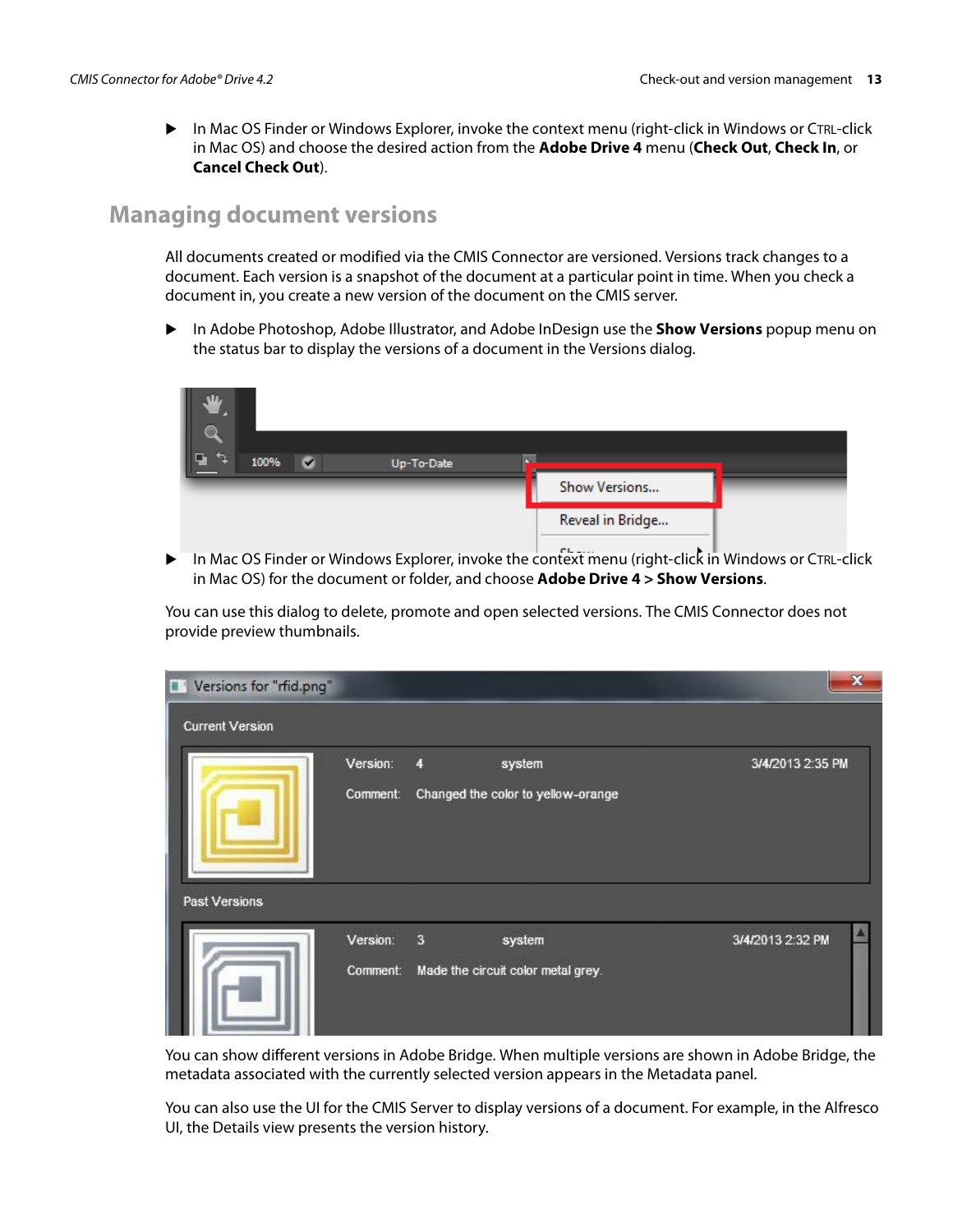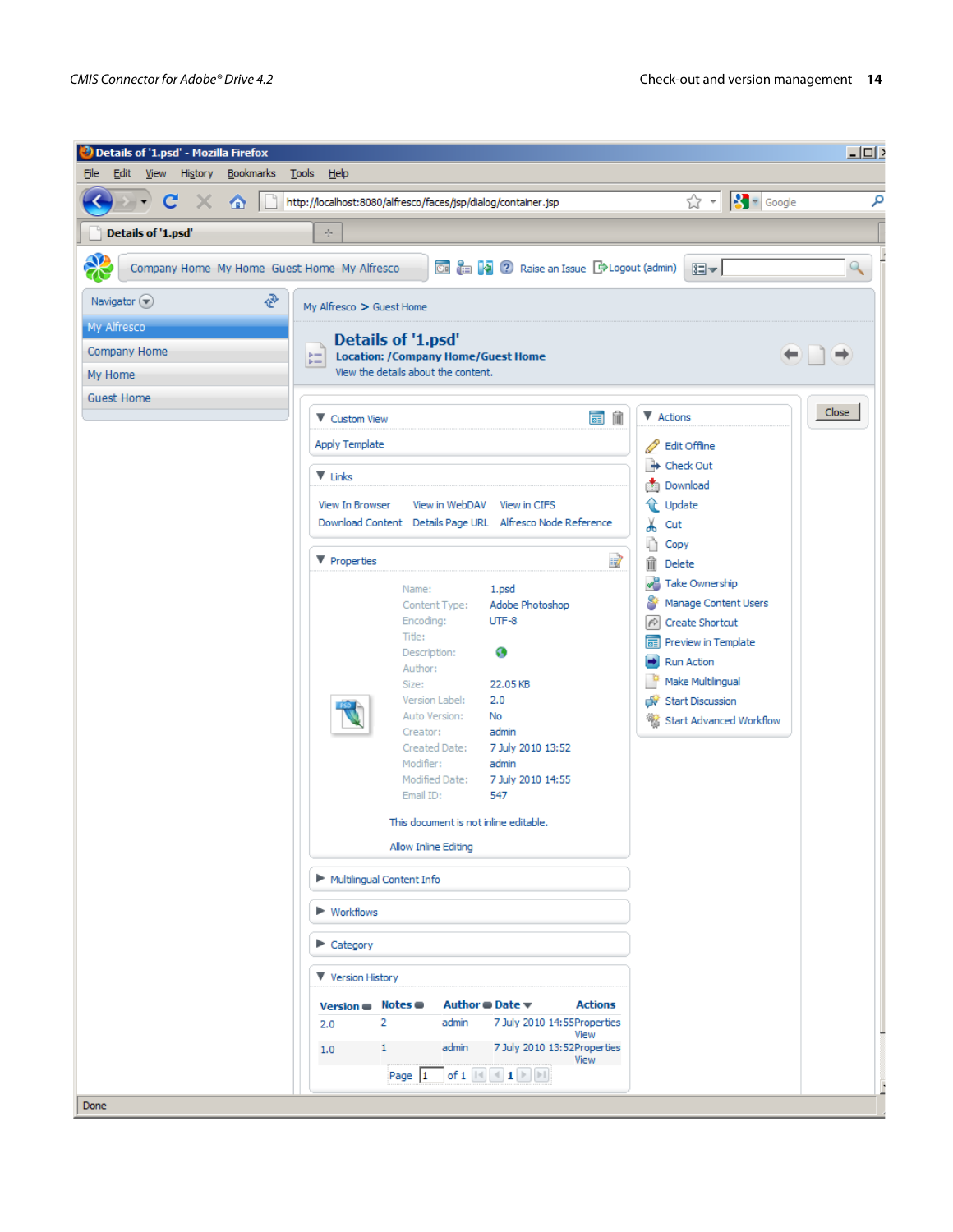In order for the CMIS Connector to access version information, the CMIS server must support a version label of the form  $_{major.minor}$  (such as "1.0").

- ▶ The CMIS Connector always checks in a document as a major version.
- $\triangleright$  When checking out a file, the CMIS Connector always uses the latest version, even if it is a minor version.

The first version of a document has a version label of 1.0, the second 2.0 and so on. The Versions dialog does not show minor version numbers. For this reason, you may want to avoid using minor versions in your workflows; that is, avoid checking in minor versions of a document using the user interface of your CMIS server.

If you check out an unversioned document, the CMIS Connector converts it into a versioned document with version label 1.0 on checkout. Checking in the edited document creates version 2.0 of that document. If you cancel the checkout, the document remains at version 1.0. It is not converted back to an unversioned document.

# <span id="page-14-0"></span>**Administering the CMIS Connector**

### <span id="page-14-1"></span>**Compatibility requirements**

To be compatible with the CMIS Connector the server must:

- **IMPLEMENTE INCORDITY IS NOT A THE IMPLEMENT IS A THE IMPLEMENT IS A THE IMPLEMENT IS A THE IMPLEMENT IS A THE I**
- Make CMIS services available via the Restful AtomPub Binding.
- $\triangleright$  Support versioning of documents (that is, the  $cmis:versionable$  attribute for the document object type must be true; see [Document Object-Type Definition](http://docs.oasis-open.org/cmis/CMIS/v1.0/cs01/cmis-spec-v1.0.html#_Toc243905396)).
- **Implement a** cmis: versionLabel property of the form "major. minor" such as "1.0".

#### <span id="page-14-2"></span>**Release notes**

These issues are known to occur in this release:

- Thumbnails and preview icons are not available in Adobe Bridge.
- Thumbnails are not available in the Versions dialog.
- ▶ The maximum number of items in a search result may be constrained by the CMIS server to a fixed number such as 1000. Paging of search results is not supported by Adobe Drive so the CMIS Connector does not specify a maximum number of items to return in a search result set. [#2657944]
- Document and folder names containing two or more space characters get reduced to one space character on creation in the CMIS Server. On Alfresco this is a server side issue. For example say you have a document named "A B.png" with two spaces in it. On upload the name is changed to "A B.png" with only one space. See Alfresco has issues with folder name containing two space characters via CMIS. [#2651332]
- On checking in an edit to a document from Adobe Photoshop and Adobe Illustrator an alert reading "The disk copy of 'x' was changed since you last opened or saved it. Do you want to save anyway?" is shown unexpectedly. On Alfresco this is caused by a server-side issue which causes the modification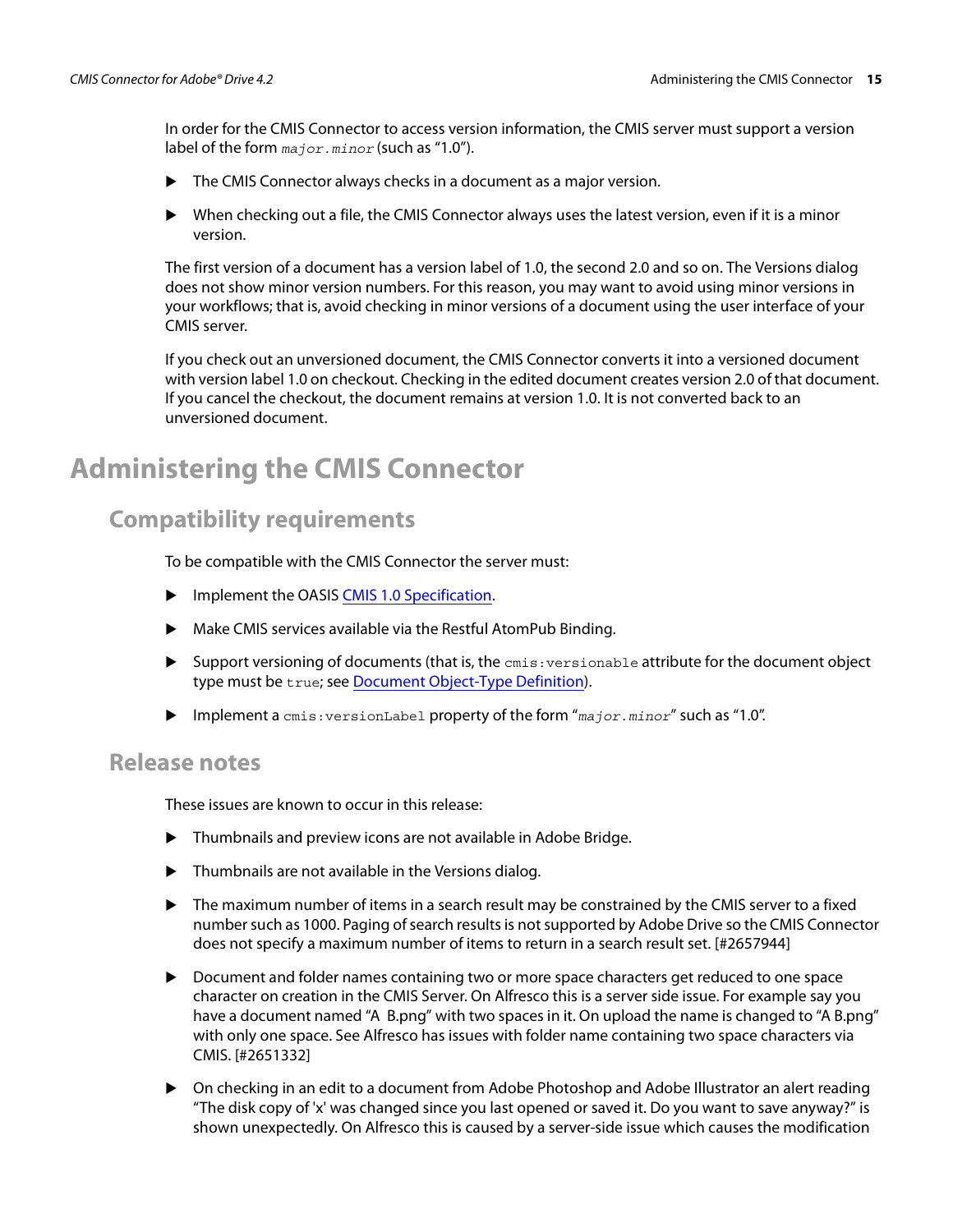date for a document to be updated on automatic check-out. Workaround is to check out documents manually. [#2617667]

- When working with Alfresco 3.4, when you close a document that has been edited but never saved and choose "Don't Save" in the alert dialog, the document remains checked out. This is caused by a server-side issue that causes the modification date for a document to be updated on check out. Workaround is to cancel check out the document manually. [#2617667]
- On opening a document in Adobe Photoshop, modifying it and then using Edit > Undo or Edit > Step Backward the document remains checked out and displays the file status Checked out by me. Workaround is to close the document and click the Don't Save button and then cancel check out the document manually to revert the edits. [#2634585]
- Workflows where several people logon to the CMIS server using the same login credentials should be avoided. For example, say two people login to the server using the same username on different computers. Adobe InDesign may crash if both of these people edit the same INDD file and then check it in at the same time. The CMIS Connector can only enforce locking for a specific user rather than a specific user on a specific computer. [#2640390]
- Adobe InDesign may hang if a user checks in a document which another user moved or renamed on the server while the document was being edited. The CMIS Connector polls the server when a document is open to find out if it has changed on the server. The issue only occurs when a user opens a file, the file is moved or renamed on the server by another user, and the user checks out the file before polling detects the change. To mitigate this issue the polling interval has been set to 10 seconds. [#2651219]
- Adobe Bridge does not display the promoted version in the Content panel after using Promote to Current Version. Workaround is to manually refresh the view. [#2641021]
- CMIS does not support event notifications on file and folder changes; the CMIS Connector uses a polling mechanism with a 10-second interval to detect file and folder changes. To improve performance, the CMIS connector only observes files opened by Adobe point products. This leads to some refresh issues in Adobe Bridge when one user is browsing in Bridge while another user deletes or moves a folder. To refresh the view, you can display the parent folder, then refresh manually, or clear the Adobe Bridge cache.
- $\triangleright$  CMIS does not support setting the last modification date of a file, which Adobe point products expect [#2667384]. In some cases users may see an alert; for example:
	- $\triangleright$  Open an InDesign file that links to other files, package the file to the server using File  $>$  Package, then open the packaged InDesign file. An alert warns "This document contains links to sources that have been modified. You can update the modified links now, or update them later using the Links Panel." Choose Update Links to update the modification date.
	- $\triangleright$  Create a new file in Photoshop and check it in to the server, leaving it open in Photoshop. If you double-click the newly created file In Adobe Bridge or a platform file browser, an alert warns: "The disk copy of "xx" was changed since you last opened or saved it. Do you wish to update it?". Choose Update to update the modification date.
- In order to use secure HTTP (HTTPS) to connect to a CMIS server, you must configure the server to enable HTTPS. There are two ways to set up the CMIS Connector to connect to a server using HTTPS:
	- $\triangleright$  Connect directly to the HTTPS port. For example, when the server is configured to accept HTTPS requests on port 443, you can simply specify that port. Enter cmis://yourserver[:443/alfresco/service/cmis](cmis://yourserver:443/alfresco/service/cmis) as the server URL in the Adobe Drive Connect UI.